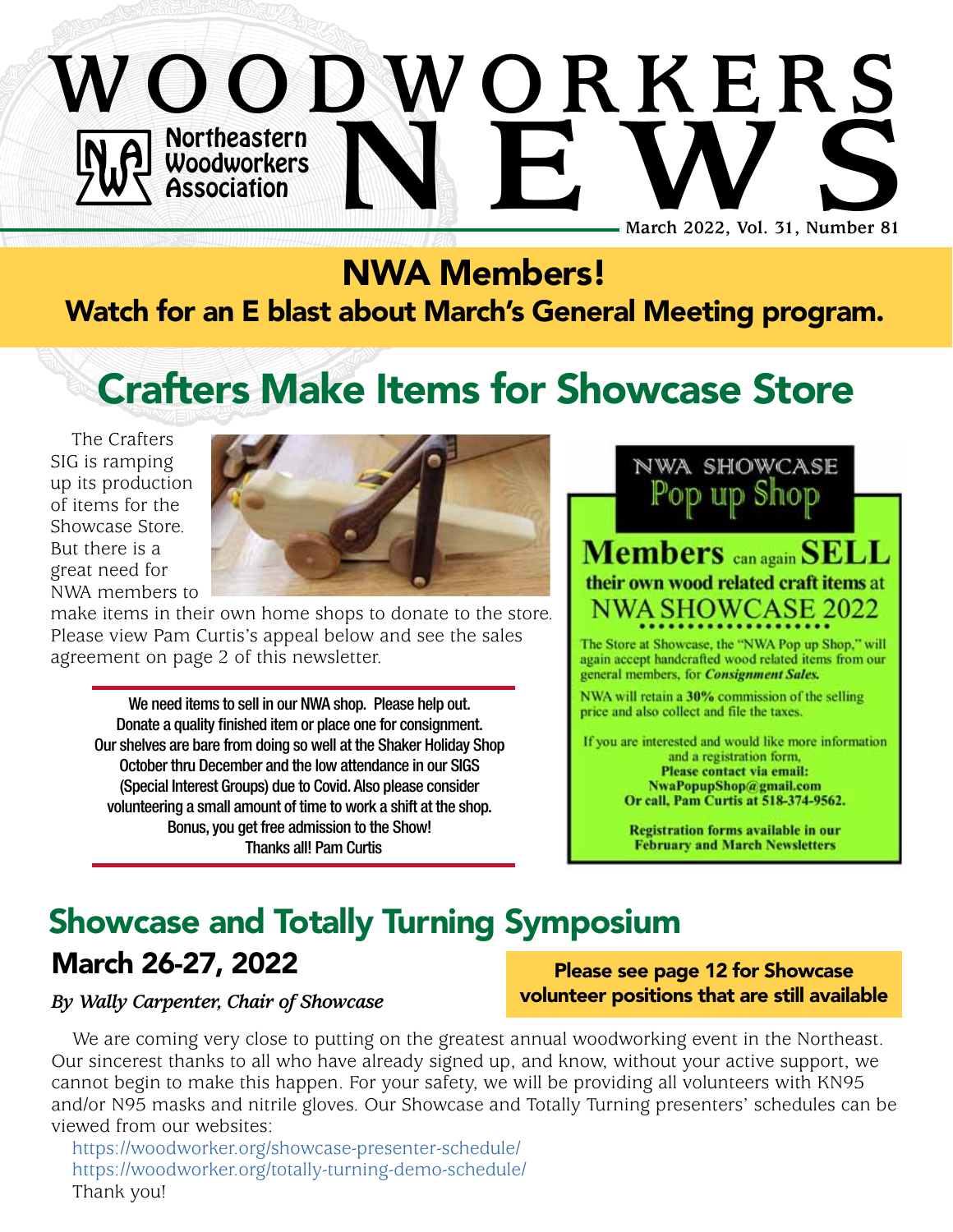|                 | All sale information and transactions will be done through the NWA Pop up Shop<br>on the Vendor Floor. You must be an NWA member with current paid status.<br><b>SELLING YOUR WOODWORKING AT SHOWCASE</b><br>RULES OF SALE |                                                                 |            | Items can be wood, wood and mixed media or made with tools that are normally<br>associated with wood working.<br>$\overline{N}$ |  | Contracts need to be sent to "Pam4aits@com." Heading to be NWA Pop Up Shop<br>The DEADLINE for PRE-REGISTRATION is Fiday, March 18, 2022.<br>PHOTOS OF EACH ITEM MUST BE INCLUDED!<br>All items must be pre-registered and approved by the Pop up Shop.<br>$\dot{\tilde{z}}$ |       | Upon approval, a personal selling code will be sent to you for tagging purposes. If<br>4. | you sold in 2019 you will keep the same code. | NWA will collect a 30% commission of the selling price. NWA will also collect and<br>be responsible for sales tax and any applicable fees for charge cards. Checks will be<br>sent out within 3 weeks.<br>5. | All efforts will be made to keep your item safe from theft or damage. However,<br>NWA is not responsible for any losses.<br>Ġ. | Any items not sold must be picked up at the end of the show on Sunday after 5:15<br>unless previous arrangements have been made. Any items not accounted for after<br>7. | tear down of the booth, will become the property of the NWA Pop up Shop | In the past, items under \$20 sell the quickest. Some well crafted bowls and furni-<br>You may display business cards as long as they are properly contained<br>$\dot{\infty}$ | ture have sold for much higher prices. | MBR-CUR-1<br>\$25.50<br>necklace<br><b>TAGGING</b> | All items require a separate sales tag. Tags need to labeled with the | , followed by a personal code (assigned to you by<br>A brief description must be included.<br>the Shop) and an item number.<br>store code, MBR | Please lim-<br>Below that will be the sale price. All prices must have a dollar sign,<br>\$, and show dollars and cents. Ex. \$10.00 Not \$10<br>$\vec{a}$ | it cents to .50, or .00. $\underline{N}_0$ \$.99. Example, \$23.50, yes. | For any questions contact Pam Curtis, via email at, | Include heading NWA Pop Up Shop<br>$Pam4Arts(\alpha)$ aol.com |                                                                                      |
|-----------------|----------------------------------------------------------------------------------------------------------------------------------------------------------------------------------------------------------------------------|-----------------------------------------------------------------|------------|---------------------------------------------------------------------------------------------------------------------------------|--|------------------------------------------------------------------------------------------------------------------------------------------------------------------------------------------------------------------------------------------------------------------------------|-------|-------------------------------------------------------------------------------------------|-----------------------------------------------|--------------------------------------------------------------------------------------------------------------------------------------------------------------------------------------------------------------|--------------------------------------------------------------------------------------------------------------------------------|--------------------------------------------------------------------------------------------------------------------------------------------------------------------------|-------------------------------------------------------------------------|--------------------------------------------------------------------------------------------------------------------------------------------------------------------------------|----------------------------------------|----------------------------------------------------|-----------------------------------------------------------------------|------------------------------------------------------------------------------------------------------------------------------------------------|------------------------------------------------------------------------------------------------------------------------------------------------------------|--------------------------------------------------------------------------|-----------------------------------------------------|---------------------------------------------------------------|--------------------------------------------------------------------------------------|
|                 |                                                                                                                                                                                                                            |                                                                 |            |                                                                                                                                 |  |                                                                                                                                                                                                                                                                              |       |                                                                                           | ╩                                             | $\pm$                                                                                                                                                                                                        | $\pm$                                                                                                                          | ╩                                                                                                                                                                        | ╩                                                                       | ╩                                                                                                                                                                              | $\pm$                                  | $\pm$                                              | ╩                                                                     | $\pm$                                                                                                                                          | $\pm$                                                                                                                                                      | $\pm$                                                                    | ╩                                                   |                                                               |                                                                                      |
|                 | Sales Agreement 2022                                                                                                                                                                                                       | Please Print Neatly-this information will be kept confidential. |            |                                                                                                                                 |  |                                                                                                                                                                                                                                                                              |       | Size of Display space needed.                                                             | $\mathbb{W} =$                                | $\mathbb{W}^{\! \scriptscriptstyle{\pm}}$                                                                                                                                                                    | $\mathbb{W} =$                                                                                                                 | ≽                                                                                                                                                                        | ¥                                                                       | $\overline{\mathbf{v}}$                                                                                                                                                        | $\mathbb{R}^{\mathbb{N}}$              | $\mathbb{V}^{\mathbb{I}}$                          | $W =$                                                                 | $\mathbb{W}^{\equiv}$                                                                                                                          | $\mathbb{W} =$                                                                                                                                             | $\mathbb{V}^{\mathbb{I}}$                                                | $\mathbb{R}^{\mathbb{N}}$                           |                                                               | sell my wood creation at the NWA Pop up Shop. I have read and agree to all the Rules |
|                 |                                                                                                                                                                                                                            |                                                                 |            |                                                                                                                                 |  |                                                                                                                                                                                                                                                                              |       |                                                                                           |                                               |                                                                                                                                                                                                              | ⊣                                                                                                                              |                                                                                                                                                                          |                                                                         |                                                                                                                                                                                |                                        |                                                    |                                                                       |                                                                                                                                                | ᅴ                                                                                                                                                          | ᆜ                                                                        | ⊣                                                   | agree to allow the NWA to                                     |                                                                                      |
| NWA Pop up shoj |                                                                                                                                                                                                                            |                                                                 |            |                                                                                                                                 |  |                                                                                                                                                                                                                                                                              |       |                                                                                           |                                               |                                                                                                                                                                                                              |                                                                                                                                |                                                                                                                                                                          |                                                                         |                                                                                                                                                                                |                                        |                                                    |                                                                       |                                                                                                                                                |                                                                                                                                                            |                                                                          |                                                     |                                                               |                                                                                      |
|                 |                                                                                                                                                                                                                            |                                                                 | Last Name  |                                                                                                                                 |  | ි                                                                                                                                                                                                                                                                            |       |                                                                                           |                                               |                                                                                                                                                                                                              |                                                                                                                                |                                                                                                                                                                          |                                                                         |                                                                                                                                                                                |                                        |                                                    |                                                                       |                                                                                                                                                |                                                                                                                                                            |                                                                          |                                                     |                                                               |                                                                                      |
|                 |                                                                                                                                                                                                                            |                                                                 |            |                                                                                                                                 |  |                                                                                                                                                                                                                                                                              |       |                                                                                           |                                               |                                                                                                                                                                                                              |                                                                                                                                |                                                                                                                                                                          |                                                                         |                                                                                                                                                                                |                                        |                                                    |                                                                       |                                                                                                                                                |                                                                                                                                                            |                                                                          |                                                     |                                                               |                                                                                      |
|                 |                                                                                                                                                                                                                            |                                                                 |            |                                                                                                                                 |  |                                                                                                                                                                                                                                                                              |       | Item Description                                                                          |                                               |                                                                                                                                                                                                              |                                                                                                                                |                                                                                                                                                                          |                                                                         |                                                                                                                                                                                |                                        |                                                    |                                                                       |                                                                                                                                                |                                                                                                                                                            |                                                                          |                                                     |                                                               |                                                                                      |
|                 |                                                                                                                                                                                                                            |                                                                 |            |                                                                                                                                 |  |                                                                                                                                                                                                                                                                              |       | Price                                                                                     | $\Theta$                                      | ↮                                                                                                                                                                                                            | ↮                                                                                                                              | ↮                                                                                                                                                                        | ↮                                                                       | $\bullet$<br>$\bullet$                                                                                                                                                         | ↮                                      | ↮                                                  | ↔                                                                     | $\Theta$                                                                                                                                       | ↮                                                                                                                                                          | ↮                                                                        | $\Theta$                                            |                                                               | of Sale and Tagging information.                                                     |
|                 |                                                                                                                                                                                                                            |                                                                 |            |                                                                                                                                 |  |                                                                                                                                                                                                                                                                              |       |                                                                                           | ᅮ                                             | Ņ                                                                                                                                                                                                            | ో                                                                                                                              | 4                                                                                                                                                                        | $\tilde{C}$                                                             | $\varphi$                                                                                                                                                                      | 7                                      | ∾                                                  | ᠲ                                                                     | $-10$                                                                                                                                          | $\Xi$                                                                                                                                                      | $-12$                                                                    | $-13$                                               |                                                               |                                                                                      |
| S               |                                                                                                                                                                                                                            |                                                                 | First Name | Address                                                                                                                         |  | Home Phone                                                                                                                                                                                                                                                                   | Email | MBR-code-Item#                                                                            | ABR-                                          | ABR-                                                                                                                                                                                                         | ABR-                                                                                                                           | Æ-                                                                                                                                                                       | ABR-                                                                    | ABR-                                                                                                                                                                           | ABR-                                   | ABR-                                               | Æ-                                                                    | ABR-                                                                                                                                           | ABR-                                                                                                                                                       | ABR-                                                                     | ABR-                                                |                                                               |                                                                                      |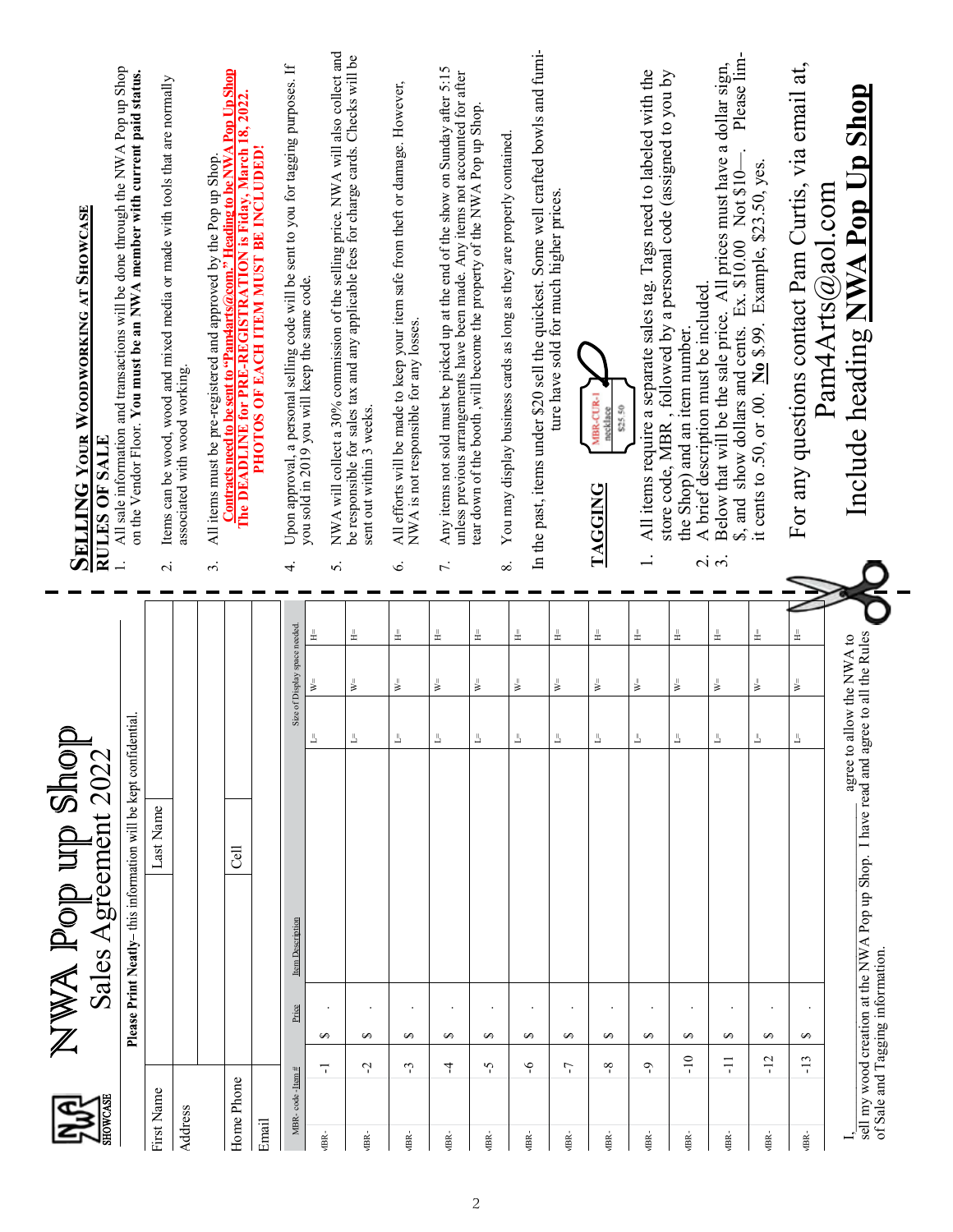## Jerry Peterson's Mid-Hudson Class

### *By Joe Kennedy*

Many of us have seen the beautiful nautical wall shelf that Chris Becksvoort showed in a recent issue of *Fine Woodworking* magazine. FWW # 288, March-April 2021. Becksvoort has written many fine articles in FWW over the years. If you look at his website, you will see that he is offering his piece for just under \$2,000. https://[www.chbecksvoort.com/](http://www.chbecksvoort.com/) 

In the Mid-Hudson Chapter, Jerry Peterson has made a ¾ reduced version in Cherry. It looks very nice. Jerry decided to reduce the scale to better accommodate an 8' wall. See the above photograph.

In our last<br>eeting we meeting we discussed Jerry's proposal to teach a class to a small group to learn how to make this project and have one or more finished items to offer for sale or raffle by NWA. Everyone thought this was a great idea. The current plan is for Jerry to teach the Sis<br>Sus<br>de beautical<br>ful nautical ware *Fine working magazine*. Function magazine. Function was a large to the control and a large to the control and a aw oper computed in FWW orer the years. If you look at his website, you look at his website, you will see that he is website, you look at his website, you look at his website, you look at his website, you will see that he ring his piece for it is piece for it is a little set of the set of the set of the set of the set of the set o<br>Piece for it is a little set of the set of the set of the set of the set of the set of the set of the set of t<br> https://www.chbecksvoort.com<br>//www.chbecksvoort.com/<br>//www.chbecksvoort.com/ اس ng Si Tah nas made at peterson at the Midreduced version in Cherry. It leaves very set  $\alpha$ nice. Jerry decided to better accommodate to better accommodate and accommodate and see the above photograph. See the above photograph. The above photograph is above photograph. See the above photograph. See the above phot In our last meeting we discussed in the discussed Jerry's proposal to the small group to a small group to a small group to a class to a small group to a small group to a small group to a small group to a small group to a s make this project and have or more finite<br>and have one of the sale of the sale of the sale of the sale of the sale of the sale of the sale of the sale o I Fultit the current plan is for The current plan is for The multi-day class in the multi-day class in the multi-



multi-day class in person at the Boat School in Kingston. If Covid gets worse, he may use Zoom from his own shop.

It is still undecided what price the club will set for this piece. It will not be close to Becksvoort's price. A reasonable price for such a piece must take into account the excellent quality of the craftsmanship, as well as a realistic assessment of the local market. Sometimes a raffle might be the best alternative.

Becksvoort's design is inspired by the mast and spars on a sailing ship. His spars (shelves) get thinner and narrower as you go up the mast, just like on a ship.

The project is more difficult than it may first appear. Each horizontal shelf has a different thickness. This requires careful resawing and planing. Furthermore, multiple dadoes of varying widths must be carefully cut. If not, the balance of the project will be off. Jerry used a hand plane and light sanding after the components were cut. He likes to use Sam Maloof's formula for a finish.

One issue that was raised in connection with this, or any similar, project concerns respecting the copyright of the author (Becksvoort) and the publisher (FWW). Obviously, both want their readers to try make such a project at home. There is absolutely nothing wrong with this, and there is no prohibition against selling your project or giving it away.

**There are certain rules to keep in mind:**

1. Copyright protects the expression of an idea, not the idea itself.

2. A work does not have to say "Copyrighted" to be protected by the current federal copyright law. Years ago, it was necessary to do so, but not today. (However, many people still use this term if they feel their work is commercially important. Some will even file a notice of copyright with the federal government.) der Peter<br>Jerry Peter<br>Jerry Peter<br>Jerry Mid-Hudson<br>Jerry Mid-Hudson

vermittent.)<br>3. You may not make a copy of the article,<br>-----<sup>6</sup> Survermanue files There if see uses. except for your own files. Thus, if you are teaching a class, you may not make copies of the article for distribution to your class. Further, you may not make copies of part of the article for distribution to your class. ท<br>ม<br>ว่<br>:ไเ

4. Likewise, if you purchase a set of plans for a project, you may use those plans for your own work, but you may not give or sell the plans to anyone else.

5. You may quote short passages from the article for purpose of writing a review of the article. This is called the "Fair Use" exception.

We should all try to respect the copyrights of others. Even if one particular member of NWA wants to disregard a copyright, he/she should think twice and not do something that could reflect badly on NWA itself.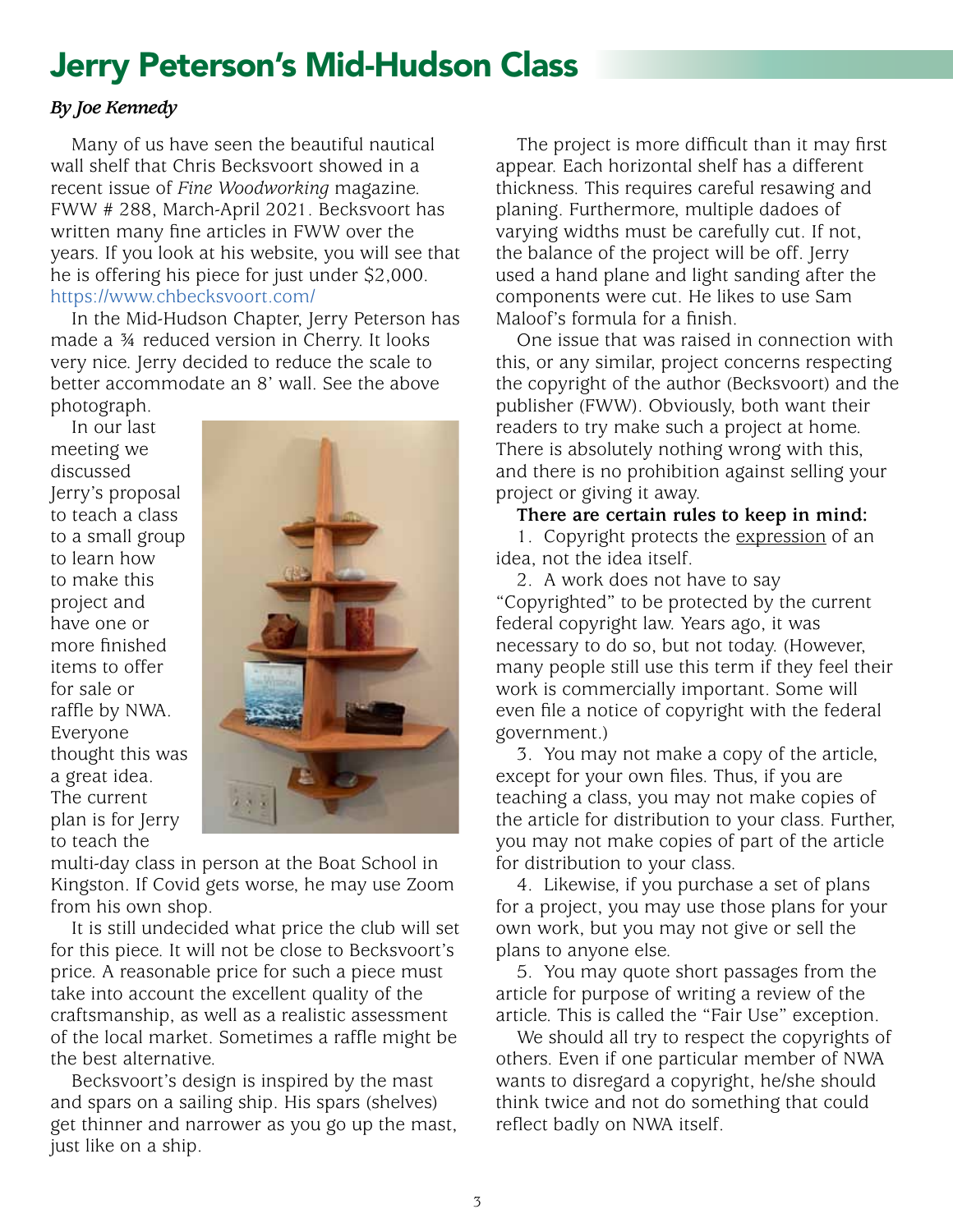#### **OFFICERS**

**President** - Irv Stephens nwapresident1@gmail.com

**Vice President** - Carl Stoner

**Secretary** - Chris Stolicky

**Treasurer** - Paul Ruud nwatreasurer2@gmail.com

**Executive Secretary** - Charlie Goddard Cgodd@aol.com

ئە

#### **NWA BOARD MEMBERS**

 Irv Stephens Carl Stoner Chris Stolicky Paul Ruud Charlie Goddard Pete Chast Wally Carpenter Susan McDermott Steve Schoenberg

دگ

**Mid-Hudson Chapter**  Bill Sterling, President wster1156@aol.com **Sacandaga Chapter** Vacant

دگ

#### **CHAIR/CONTACT PERSONS**

**Auction and Hospitality** Lee Hilt nwaauction1@gmail.com

#### **Education**

*Chairperson* - John Slezak nwaeducation1@gmail.com *Registrar* - Jon Bennett *Members* - Jim Lefebvre, Rich Glover

#### **Fiske Fund**

*Chairperson* - Woody Bowler fiskefund@gmail.com *Treasurer* - Juliana Shei fftreasurer@yahoo.com *Members* - Jon Bennett, Dick Flanders, Bill Sterling

> **Historian** Wayne Distin wdistin@nycap.rr.com

**Library** Susan Hill Susanh1122@att.net

#### **Membership** Alan Hayes

NWAMembers1@gmail.com

**Publications** Susan McDermott nwanewsletter1@gmail.com

**Publicity** John Olenik jolenik@nycap.rr.com

**Showcase Chair** Wally Carpenter nwa.showcase.chair@gmail.com

### Fire in the Studio!

### *By Stan Blanchard*

When I first started putting my wood turning and woodworking studio together in 2010, I read somewhere that an ABC fire extinguisher was a must to have just in case. Since I am prone to take others' advice, I installed an ABC fire extinguisher. I often looked at it as I left my studio and wondered if I would ever need it.

Today was the day. I had put some milk paint on the inside of a bowl and was using a heat gun to speed up the drying. (Milk paint dries in a couple of minutes when a heat gun is used.) Today, the baseboard electric heaters, the heat gun, and the motor on the lathe combined to blow the circuits. I hung up the heat gun and went to the basement to reset the circuits. After resetting the

circuits, I talked to my wife for five minutes and went back into the studio. As I reentered the studio, there was a small fire going under the lathe, perhaps 30 inches in diameter with six-inch high flames. I grabbed my fire extinguisher, walked over to the fire, pointed at the flames, and squeezed the lever. A cloud of powder engulfed the fire, and it was out. There was still the sound of the heat gun running and some red embers by the heat gun which had fallen into the pile of wood shavings. I stomped on the embers, and both fires were out.

Here is what actually happened. The circuits were blown; all things electric stopped. I hung up the heat gun BUT FAILED to turn the switch off on the heat gun. With the circuits back on, the heat gun started up again and melted the adjacent nylon tube that connects my vacuum pump to the lathe. The melted nylon tube dripped onto the pile of shavings and started them on fire, and caused the heat gun to drop to the floor covered with shavings. I had two fires but only saw one as I entered from twenty feet away.

Take aways from this experience, clean up the shavings at end of the day. (It might have prevented the fire.) Get at least two fire extinguishers for the studio. If the fire had been larger, I could not have put it out. Hang up that heat gun away from anything flammable.

*Note:* An ABC fire extinguisher works on wood, liquids, and electrical fires.

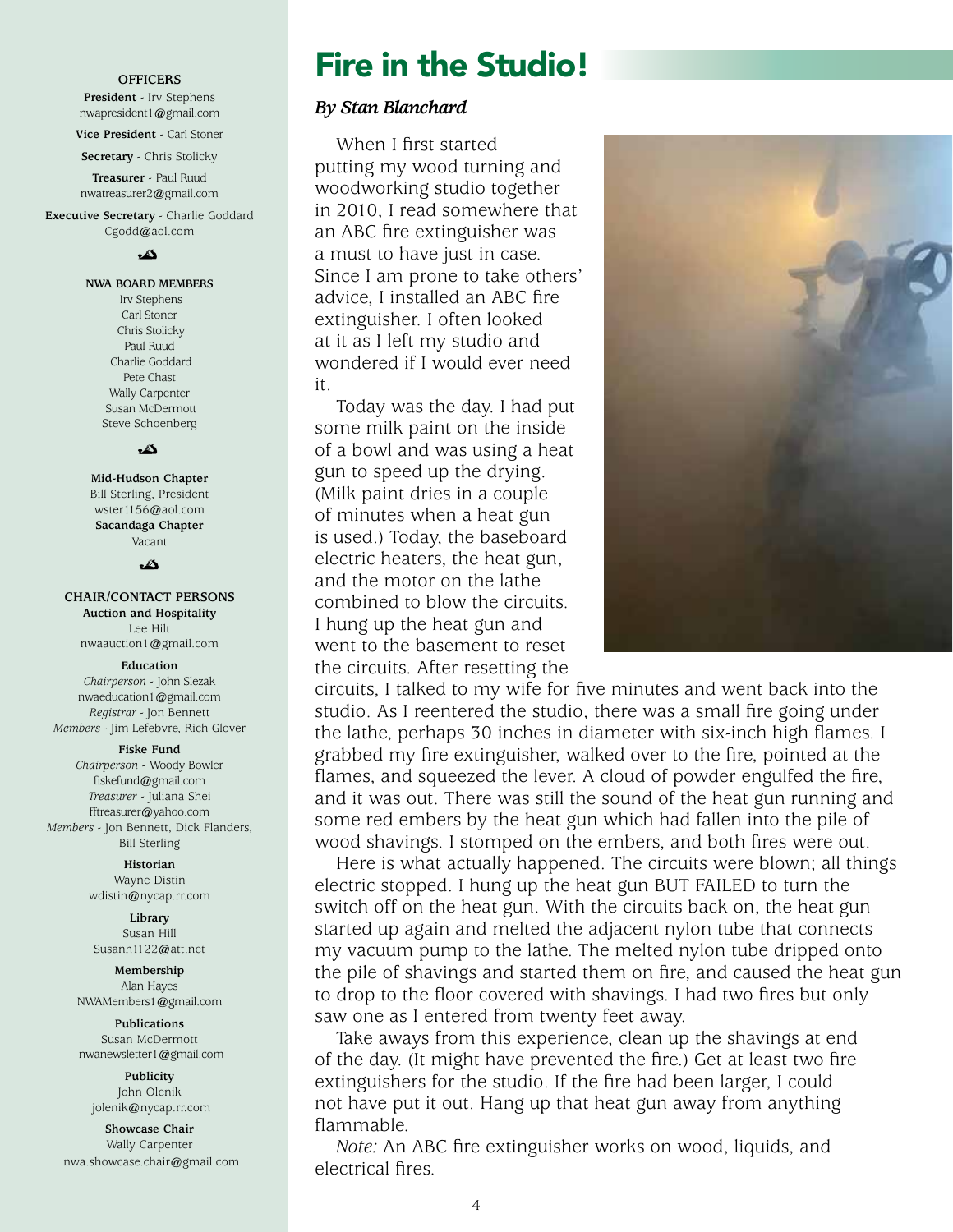### **WOODWORKERS NEWS**

is published by the Northeastern Woodworkers Association for its members. The Association's aim is to provide a common meeting ground for lovers of woodworking who want to know more about wood and the techniques for forming it. The newsletter is published monthly. The newsletter is available online at www. woodworker.org



Your next issue of **Woodworkers News** will be published in early April Copy deadline: March 15 Susan McDermott, Editor Nwanewsletter1@gmail.com Elizabeth Keays Graphic Artist Designer



### **WEBSITE www.woodworker.org**

Webmaster: Andy Moss nwawebmasterhelp@gmail.com



**NORTHEASTERN WOODWORKERS ASSOCIATION** P.O. BOX 246 Rexford, New York 12148



# Adirondack Woodworkers' Monthly Program Featured Lyle Jamieson

### *By Susan McDermott*

Max Ferris is the new President of AWA. His contact is maxwellferris@yahoo.com He introduced Lyle Jamieson of Hollow Turning in Traverse City, MI via Zoom. There were five members in the shop and 24 watching remotely on January 19, 2022. Lyle, who is clearly experienced in broadcasting his demonstrations on cameras, first explained the Zoom icons and features to less experienced viewers. He encouraged spontaneous questions rather than the chat option.

Lyle began woodworking as a child with his father who emphasized safe practices with tools and machinery. In 1988, Lyle founded his turning club and devoted himself exclusively to turning. He spent 40 years studying the methods of the best turning teachers in America. He saw many master teachers contradicted other masters' lessons, so Lyle adopted what worked best. "You don't want the method to limit your process." Practice opens more possibilities when the basics are mastered. In 1996, Lyle began his hollowing method. In 2000, he retired from his job to work full time in his tool business, artwork, and teaching all over the country. He now uses Zoom from his Michigan home.

Lyle began his demonstration with an 8"x 8"x 8" block of roughcut cherry. He does not use a bandsaw to round it because he wants to learn about the character of the wood. He noted its bark and a knot in it. He set the block between the head and tail stocks, estimating its center and spun the wood chunk, adjusting for its balance point. By freewheeling the block, he can watch it spin, adjust, and find the gravitational "center." He then twists the wood to determine how tight it is between the stocks. He turns on the lathe to 1000 to 1200 rpms and feels for vibration. He searches for cracks as he cuts off the waste with a bowl gouge, but he delights in finding any worm holes!

His bowl gouge is very versatile; he uses it for nearly all his turnings. It has a 60-degree bevel with a blunt wing ¾" from tip to shaft and is very sharp as it is sharpened often. He eschews chucks as not reliably secure," the weak link" in holding the wood. But he mentioned the 40% rule (example: a 10" bowl should have a 4" tenon). He warns never use a chuck for a hollow form. Three vibration problems come from the chuck, the wood flexing, and the cutting tool on its rest. Instead of a chuck, he screws a face plate to the base of the block. In this case he uses 10 or 12 pan head sheet metal screws to secure the face plate to the wood's base and to the head stock. He emphasized measuring the screws' length and allowing enough extra wood waste to be parted without striking any screws with the gouge.

This PowerPoint will show the sequence of steps Lyle took in hollow turning.

https:/[/woodworker.org/wp-content/uploads/2022/01/Jameison-Hollow-Turning.pdf](http://woodworker.org/wp-content/uploads/2022/01/Jameison-Hollow-Turning.pdf)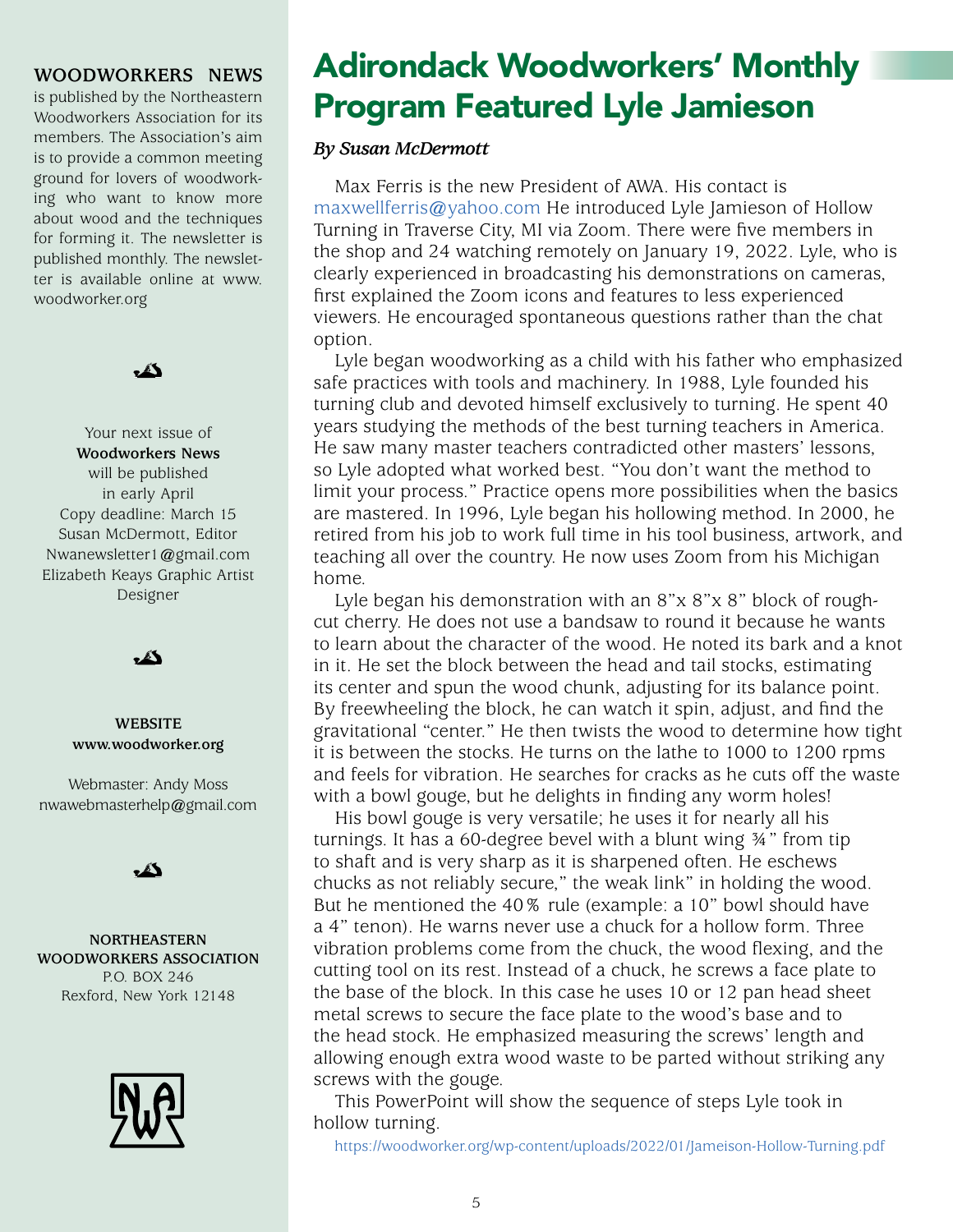After cutting a small cone, the hollowing begins with a hole drilled dead center but stops well short of the vessel's base. The tail stock holds a 3/8" or ½" drill bit which is carefully moved into the cone and stock.

A Hunter Carbide #1 cutter begins slicing inside the drilled hole. Lyle notes a vacuum is useless to clear out shavings from wet wood. He uses a box end wrench to draw them out. Refer to the PowerPoint for photos of Lyle's use of a laser and card to guide the cutting tool. Lyle listens for a consistent "hiss" as he cuts inside the vessel. A solid hiss means bumps are gone. The card's line

is 90 degrees to the wall and guides the laser.

After repeated adjustments of the card and laser with the adjustable angle of the cutter, the hollowing is completed, and the vessel is parted from the stock at its base. The remaining stock is cut to the circumference of the vessel's rim to accept the vase as its base is then secured by the tail stock. Lyle tightens the tail stock as the rim seats itself in the cavity he made to secure it.

Lyle then trims the base's waste down to a small tenon he will saw off and sand with a drill disk sander. Lyle's website is [lylejamieson.com](http://lylejamieson.com)

# "Member's Woodworking Tricks"

### Depth Gauge for Woodturning

### *Submitted by Stan Blanchard*

I use this depth gauge whenever I need to be positive about the bottom thickness of the vessel I am turning. It works for bowls, platters, cups, boxes, and hollow forms. As careful as I was with other methods of measuring the bottom thickness I would occasionally turn through the bottom.

There are two parts to the process of measuring the bottom thickness. First, you need a template that sits on the ways of the lathe and is exactly the distance from the base of the headstock to the end of the jaws of the chuck. (Each chuck you own needs a separate template because they vary in size.)

Second, you need a ¼ 20 threaded rod that extends out over the rod holder, exactly the distance of the base, and is positioned at dead center of the lathe. Then you measure the depth of your vessel by bringing the ¼ 20 rod up to the turned vessel. With your first template snug against the headstock, the distance between



the two templates is the thickness of your vessel's bottom. See attached photographs.

Since each lathe is somewhat different in size you will have to make your templates to fit your lathe.





*Send us your woodworking tips and tricks for a prize. NWAnewsletter1@gmail.com Submission deadline is the 15th of each month (except June and July).* 

6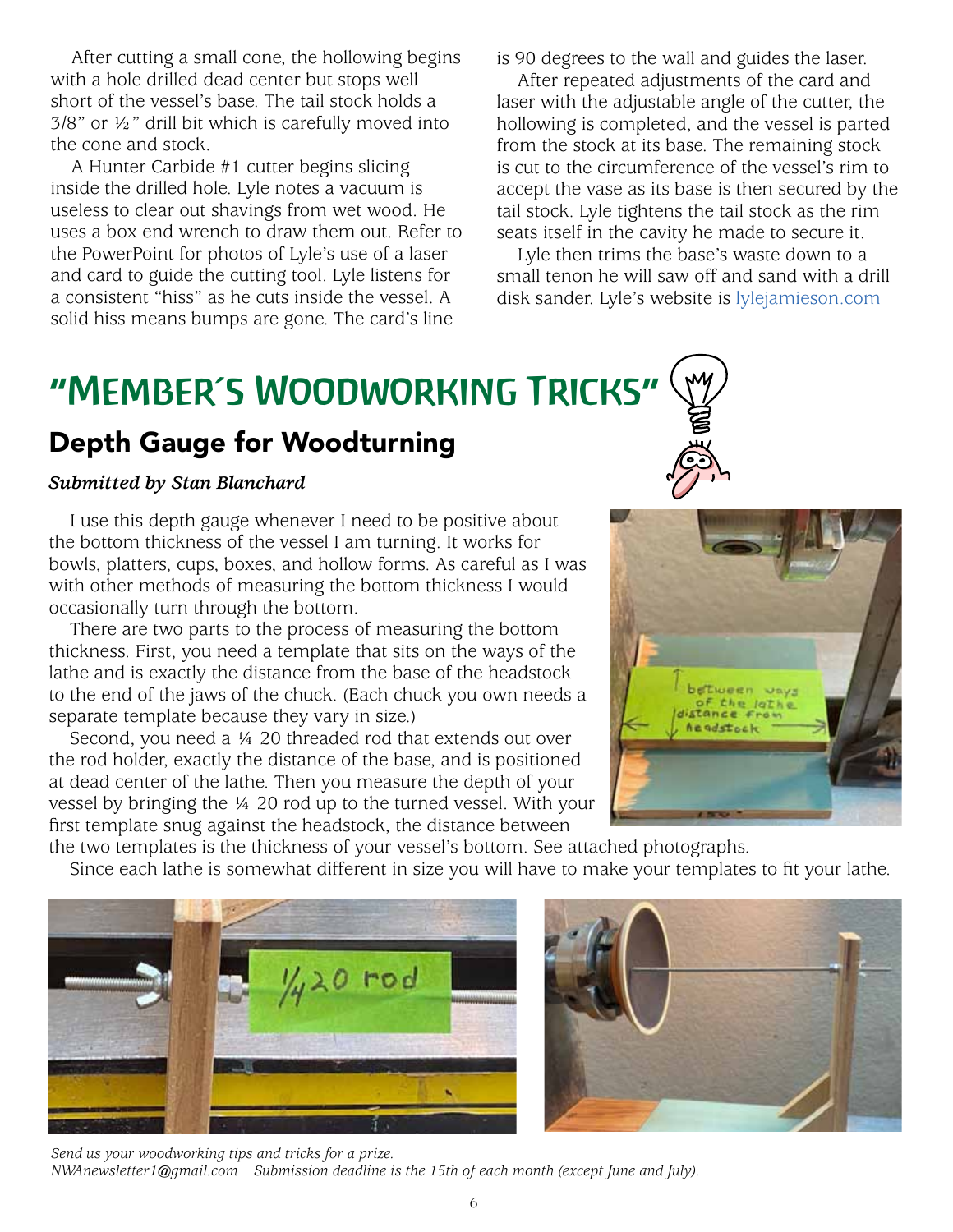# NWA Begins Its Machine Qualification Program with the Miter Saw

### *By Susan McDermott*

On January 26, Ray Puffer and his very able co-teacher Michael Jenson conducted a successful pilot program for the first of seven machine qualification courses. These two-hour courses will be offered to small classes (4) free of charge to interested NWA members. They will be held at the Learning Center and scheduled to accommodate those who work days. The goal is to establish safe, competent use of the shop's power tools and machines and to attract new members to NWA, regardless of their skill levels. Formal instruction may prevent accidents, damage to machines, and reduce liability.

The other machine training classes will include the following:

- planer and jointer
- table saw
- bandsaw
- sanders
- drill press
- router

There are two levels of certification:

**Machine Knowledgeable (MK)** where operator must have a qualified person supervising

**Machine Qualified (MQ)** where the experienced person can supervise, train, change blades, and adjust/repair/maintain machines.

These training courses have course outlines with stated learning objectives, nomenclatures, demonstrations, hands-on practice, and written tests of knowledge at the conclusion. Ray Puffer taught engineering at West Point and RPI for many years and is experienced in course development, teaching, and assessment. Michael Jensen was a long-time full professor at RPI.

A list of Machine Knowledgeable and Machine Qualified Members will be posted in the shop. So will the required safety rules.

The general rules apply to all machines:

- Eye protection. Prescription safety glasses should have side shields ( two pairs of shields at Amazon \$5).
- Hearing protection
- No loose clothing, woven gloves, open-toed shoes, dangling jewelry. Long hair should be tied back.
- Never work alone in the shop
- See anything unsafe? Raise your voice and tell a SIG leader

Ray explained specific, additional safety measures for the miter saw. Keep your hand always more than three inches from the blade, use hold-downs and stop blocks, observe the flaws in the board to be cut. These are bow, cup, and twist. Watch for metal (staples, nails, etc.) and use a magnet to check. If the board is bowed, cut it with the convex down or the wood will bind on the kerf, pinching the blade. Begin a cut by first turning on the saw's blade, lowering it to the outer edge of the board and pushing the cut to the inside edge.

A compound miter saw (can cut both miters and bevels) is more precise than a sliding compound miter saw. The carbide blade should have a minimum of 80 teeth (100 is preferred). Crosscut blades remove less material, take longer to move through the wood, but are best for finish carpentry.

The miter saw can make three types of cuts: straight, beveled, and mitered. Miter saws can be used for stock preparation (rough cuts) to trim split ends and cut boards to rough lengths in preparation for jointer and planer. **Finish cuts** to precise angles and lengths can be done after jointing and planing.

Ray passed out an excellent five-page handout with diagrams of miter saw nomenclature, directions for operation, and two last pages for notes. Look for announcements of additional training classes in the future.

Photos are in the link below.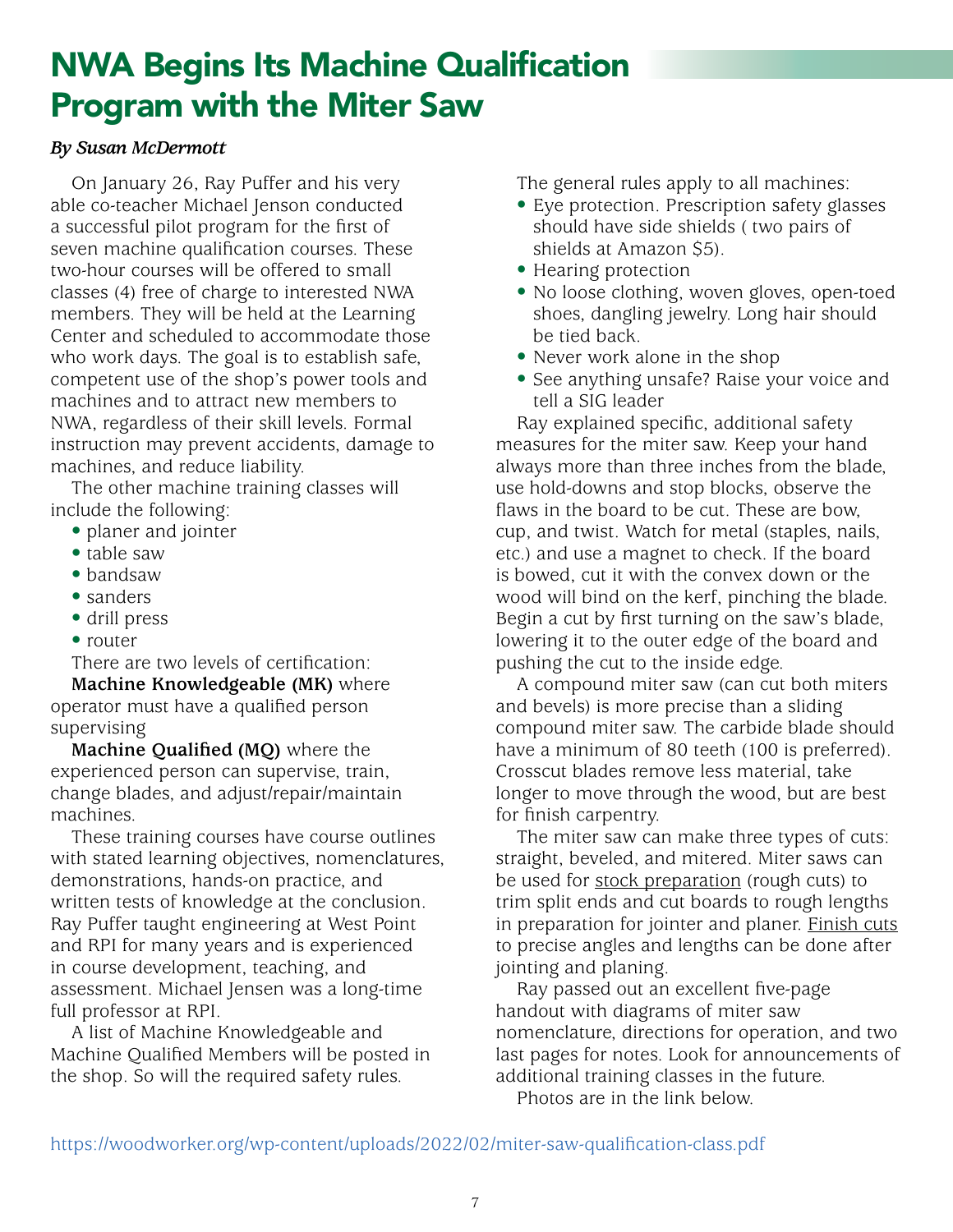# NWA Booth at 2021 SHS Market a Rousing Success

### *By Linda Reiss*

For the second year, NWA put together a very attractive and well-stocked booth at the Sharker Heritage Society Holiday Market. It was a particularly busy year for the market in general and shoppers clearly appreciated the craftmanship of our products - we sold 230 items and netted over \$2,000 for the NWA general fund. The SHS retains 30% of sales as they provide the space, staffing, sales administration and overhead.

Every SIG and many individuals deserve thanks for crafting and donating items for the booth. While there is not room to mention all those who contributed, a special thanks goes out to Pam Curtis for her efforts to train cochairs of this year's sale, Brea Barthel and Linda Reiss, for the loan of all the booth materials, and for donating two dozen pair of hand-made earrings. Steve Vanderzee donated both turned bowls and a number of scroll-sawed puzzles. Other treasures included chip carved and natural branch coasters, kazoos, beautiful turned bowls, and even chicken spoons. Juliana Shea crafted holders for our business cards and brochures which helps to increase our exposure and interest new members. And those crafters! Race cars, flip cars, toast tongs, and tool carriers were again popular items and new designs for race cars, logging trucks and cutting boards were hot sellers.

Our sale items were priced from \$3 to \$60, and items sold at every price point. While it is never possible to price our hand-crafted items based on the time and attention to detail that our members put into their creations, people who attended the market clearly appreciated our work. Bottom line - the NWA booth was a big hit with holiday shoppers!

All unsold items - happily, there was not a lot of inventory unsold - will be available for sale in the NWA showcase store in March.





# Albany Historic Foundation Organizes a Tool Exchange

Do you want to make a difference, help democratize tools, create a sharing economy, promote preservation, and help the environment? We are looking to start building a community to help with the running of our Tool Library, and we need your help.

The library is based on similar models and will be located at our Warehouse on 89 Lexington Avenue. People will be able to borrow tools, learn safety and skill techniques, attend workshops, and share knowledge with one another about their projects. We have received some initial support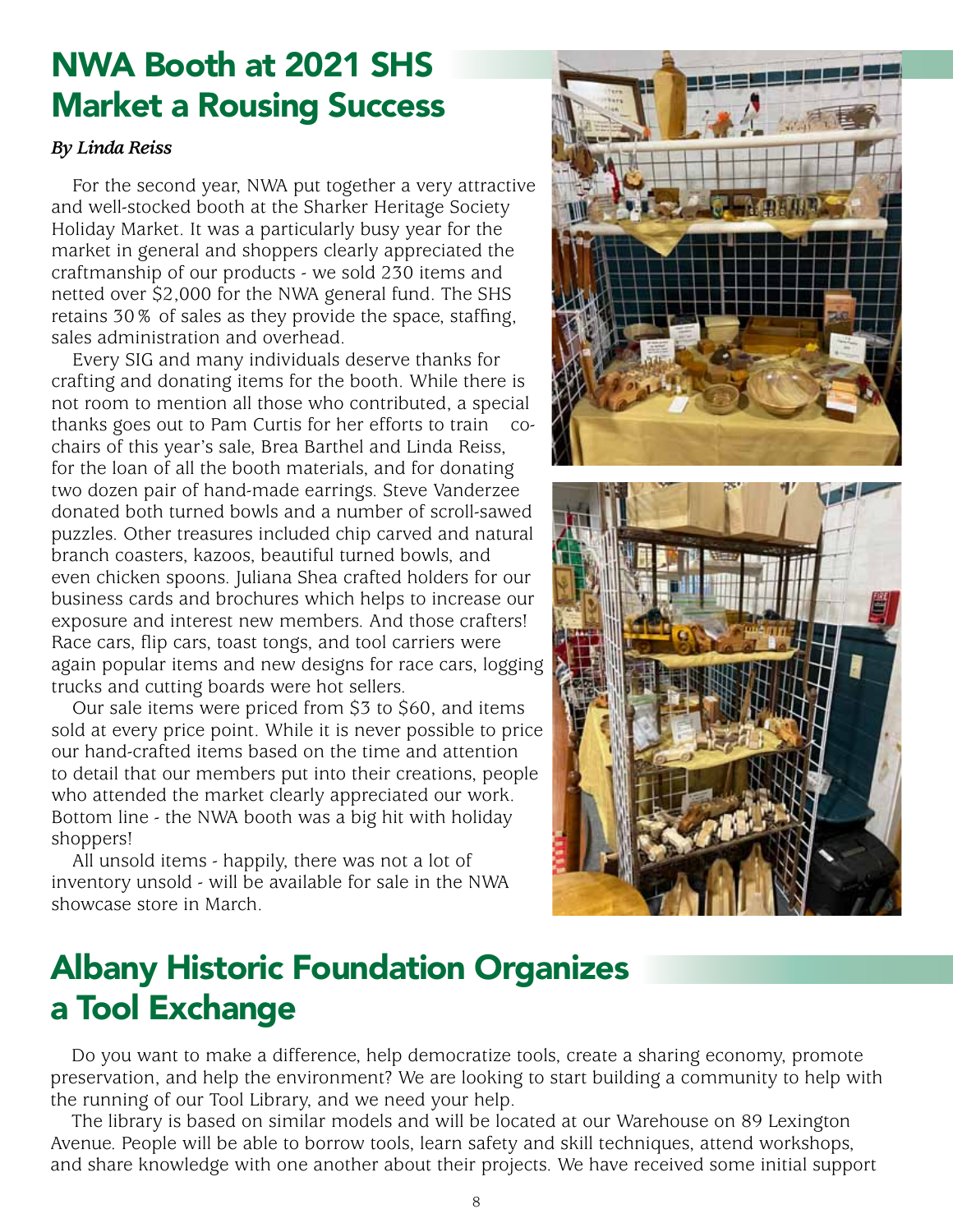for this project from private donors and organizations, and are now in the next stage of planning, organization, and tool gathering.

Want to be involved and make a difference? Here is how:

 1. Donate your time to the 'Tool Library Volunteer Team' We are looking for a team of committed people to make up our Tool Library Volunteer Team. Initially, we need assistance with the organization of the space, photographing and entering the tools into our system, and creating material to assist with the tools. After launch, volunteers will assist with staffing the library once or twice a month helping with intake, providing information and basic safety training and advice, tool maintenance, and entering the tools back into the system. Want to join the team? Email here kparker@historic-albany.org

 2. Donate your Spare Tools. We are taking donations of tools that are in good, working

order to help stock our Tool Library. If you have any tools that you think would be a good fit, please send photos and a brief description here.

 3. Donate your \$ for Support. The Tool Library is looking to secure funds to pay for the costs of the software, staff time, tool repair, and of course the tools! If this is a project you would like to support, you can donate any amount here. https:/[/www.historic-albany.org/](http://www.historic-albany.org/ )

4. Donate your Skills. We are looking for individuals to lead workshops/ training sessions to help new tool users gain independence and confidence. Do you know how to sand a door? Fix a window? Hammer a nail? Operate a circular saw? Rewire a lamp? Lead a session as a Tool Library Presenter to help DIYers as part of our workshop program (email us here to find out more). If you want to learn more about the Tool Library, email us here kparker@historicalbany.org or call 518-465-0876 ext. 110

# January 2022 General Meeting Held at the Learning Center

### *By Susan McDermott*

The presenter Kim Balfour demonstrated timber framing in the shop using hand tools described in this summary. Kim is an active member of the National Timber Framers' Guild and has restored barns in Albany's rural areas. Click on this link for information about the guild.

https:/[/www.tfguild.org/community-building-workshop-in-pennsylvania](http://www.tfguild.org/community-building-workshop-in-pennsylvania)

The program was videoed live by Carl Stoner and can be viewed on You Tube link https://[www.youtube.com/watch?v=stzILR2C8Bg](http://www.youtube.com/watch?v=stzILR2C8Bg)

It is best to view the video because these notes and photos cannot tell the full story of Mr. Balfour's presentation.

Post 1820 timber barn building used the Square Rule Method. Each timber is cut precisely so as the members can be interchangeable. Mr. Balfour used old hand tools as follows:

- 2- or 3-pound mallets with leather faces to reduce shock to his elbow with blows
- 2" very sharp chisel (pre-1900's) as soft woods are "squishy" when cutting fibers
- Framing square (circa 1805) with 1  $\frac{1}{2}$  and 2" rules to measure mortises' widths
- Optional "slick" chisel to pare wastes smooth (never use a mallet on a slick)
- Jigs to check thickness, flatness, and width of tenons
- Adz to chop off waste from the 8"x8" rough timber to a 71/2"x71/2" beam
- Spoke shave to chamfer tenons and trim pegs
- Millers Falls boring machine (1880-90) with 2" threaded tip bit
- Ajax boring machine (1890s) with 1" bit
- A "persuader," large mallet to tap timber parts together
- Shaving horse to hold pegs while trimming them
- Shake froe to rive or slice pegs from stock locus along the grain



*80-pound pine timber*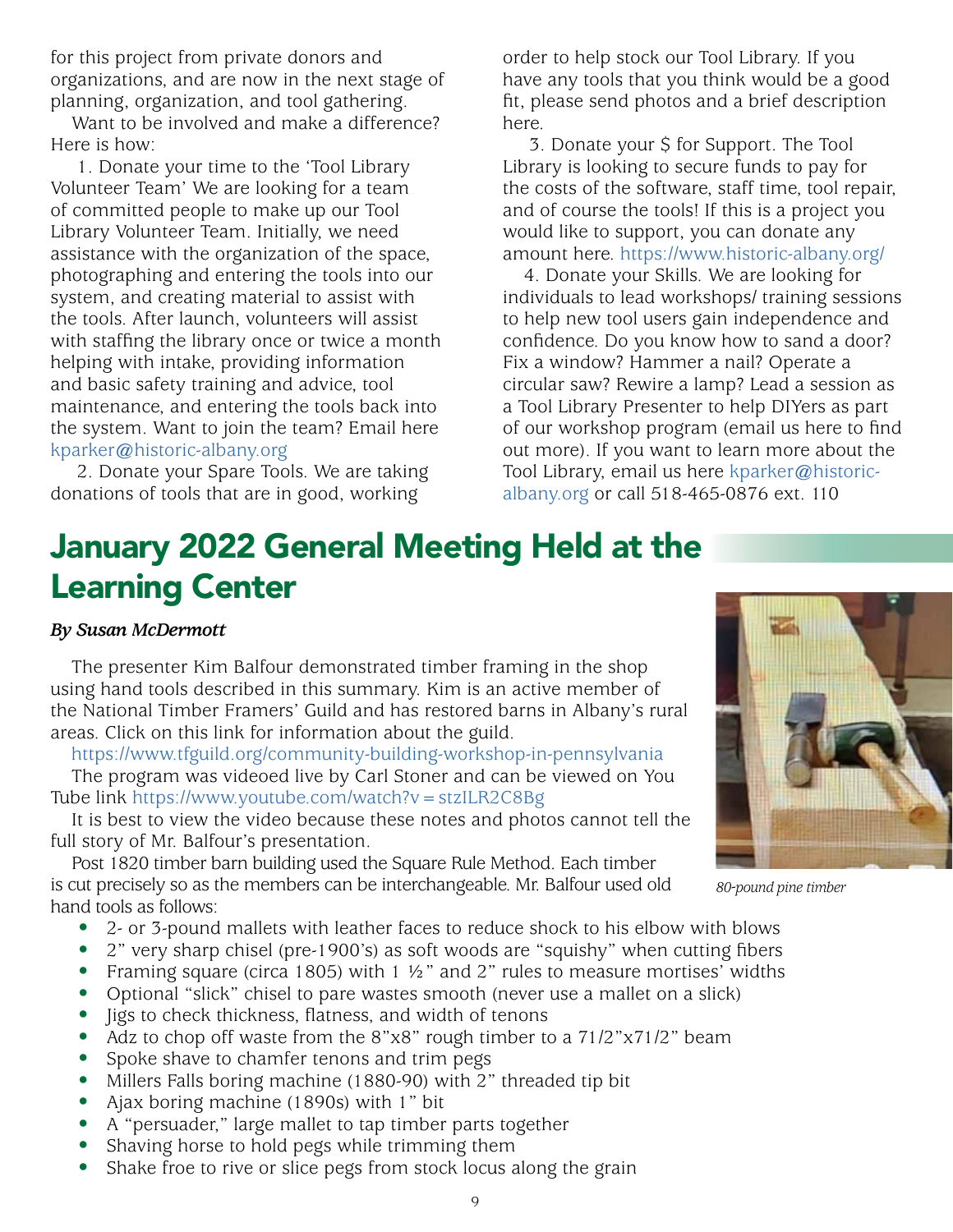Cutting pegs along their grain prevents their splitting or breaking when pounded into the timbers. The spoke shave tapers the pegs about half their length to penetrate the 2" mortise, the 2" tenon, and all the wood beyond it. Pegs made from locust are preferred as they are rot resistant. Ash is easier to cut but fails in about six years of weather.



*Miller's Falls Boring Machine with 2" Ajax boring machine with 1" bit ,* 



*peg holes are drilled for brace*



*Using the slick to cut off waste*



*Brace reveals corresponding holes for beam*



*shake froe*



*He uses a bench horse and spoke shave Pegs are octagonal shapes*



The program concluded with a slide show of Balfour's work and barns built over two hundred years ago. The first slide compared "Modern" timber framing since 1820 using the Square Rule Method vs. Scribe Rule of earlier barns. The next four groups of slides were of the Pinder Dutch barn (Middleburgh) 100' long which burned down in Hurricane Irene; the restoration of Balfour's brother-inlaw's barn; the Mott's barn in Voorheesville (60' x 120' with a cathedral roof weighing 30-40 tons); and the Ganster swing beam barn built by the Scribe Rule Method.<br>*Starting the assembly Pegs draw in the timber parts' joinery* 



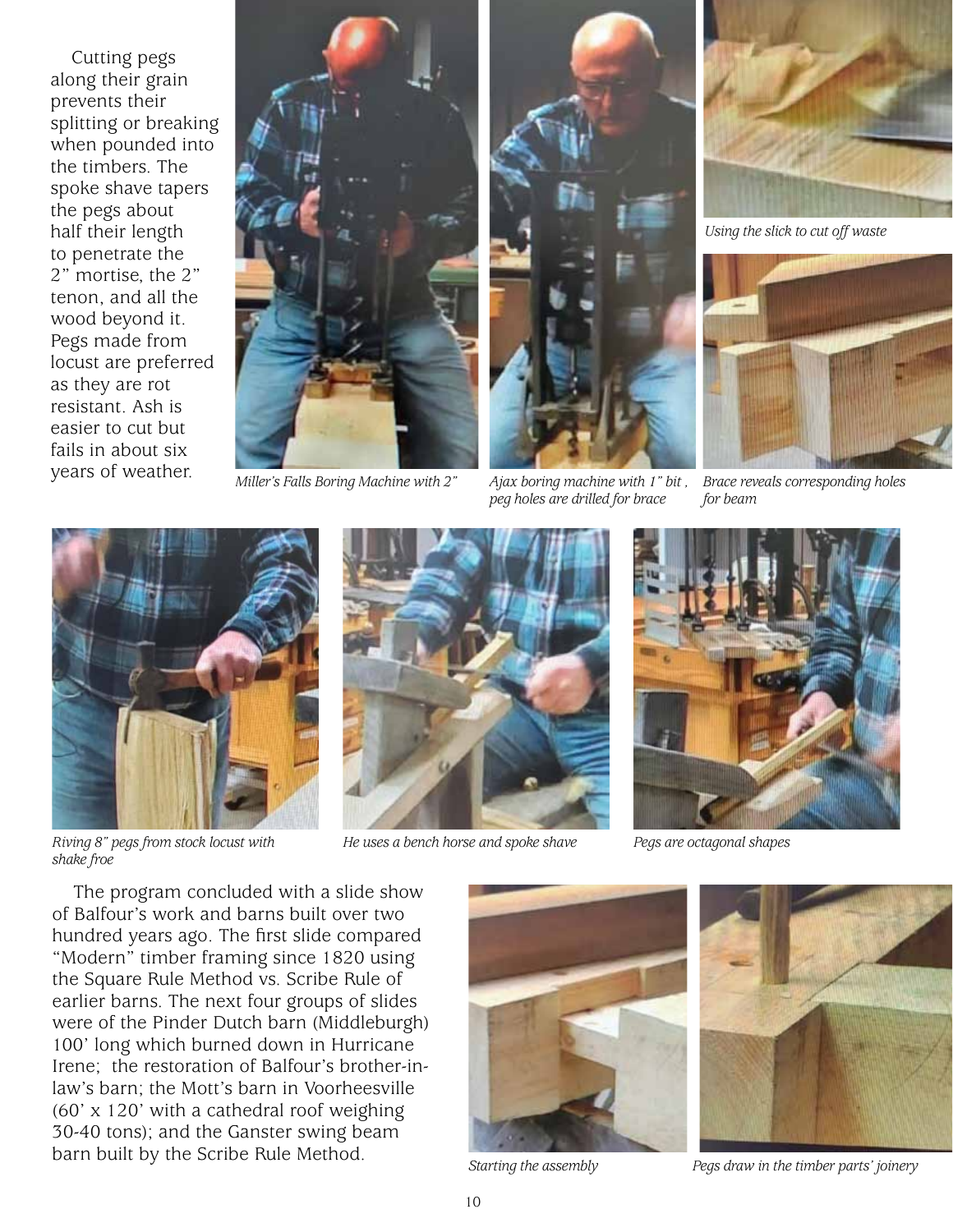# Virtual NWA General Meeting of February 10, 2022 Getting More out of Your Router

### Presented by Dave Mobley and Jon Cochran

### *By Susan McDermott*

This program can be watched any time using this link: https:/[/www.youtube.com/channel/UCmfQhUV7D2hWc6K7wxr8coA](http://www.youtube.com/channel/UCmfQhUV7D2hWc6K7wxr8coA)

President Irv Stephens introduced Vice President, Carl Stoner, Programs Producer. Carl made some announcements that Showcase and Totally Turning desperately need volunteers. Please contact Pam Bucci for Totally Turning (woolglass2@gmail.com) and Maria Witkins for Showcase (mamawitkins@aol.com ) Also, if you can volunteer a few hours in the Showcase Store, please contact Pam Curtis (pam4arts@aol.com) or call her 518-374-9562.

Carl Stoner then introduced Dave Mobley who demonstrated router safety and operation. Dave acknowledged Jon Cochran, the off-camera coproducer of the evening's program. Throughout the presentation, Dave would repeat the safety steps one must practice with each stage of his demonstration.

- 1. Is the operator ready, focused, motivated to use the router? He/she should wear safety glasses with side shields, hearing protection, and no loose clothing.
- 2. Is the router ready with the proper bit and jig? Always unplug the router before inserting a bit or securing a guide to the base.
- 3. Is the work piece secure with clamps or bench dogs?
- 4. Is the jig or guide secure?
- 5. Is there a clear pathway to move the router to complete the cut?

Dave displayed three types of routers which can have either a fixed base or a plunge base\*.

**Hand-held** for small cuts like shaping edges, dados (or dadoes), tenons, box joints using jigs. It can shape curves following a template or cut

stiles and rails for cabinet doors. It can do small, detailed work using ¼ inch bits such as inlay cavities or carving letters (see Ray Puffer's inlay presentation on You Tube

### https:/[/youtu.be/M6J4SUNsUlM](http://youtu.be/M6J4SUNsUlM)

**Heavy duty**(3 ¼ hp) is best used in a router table for large projects,

**Mid-range** is usually 2-2 ¼ hp.

\*The advantage of a plunge router is cutting mortises, stopped grooves and dados (or dadoes), pockets for inlay or fluting, any inside pattern cuts.

Dave identified various bits and their function. Straight bits cut rabbets, dados, any square

shaped channels or mortises for door hinges. Spiral bits (up cut bits lift the wood chips out

of the recesses and down cut bits push the chips down but makes cleaner walls)

Round nose bits (aka core box bits) for cutting coves and flutes.

V Groove bits are good for lettering.

A great variety of Profile bits make mouldings and decorative edges. There are rail and stile sets, dovetail bits, pattern cutting bits with guide bearings top and/or bottom.

Finally, Dave showed the viewers a dangerous broken bit whose head was too large for its ¼ shaft.

Dave showed to safe installation of a bit in its router (see first slide below). He provided an illustration of feed direction to prevent kickback (second slide). He warned climb cuts are dangerous (see the You Tube link at the start of this article).

Dave demonstrated types of jigs he made in his shop to guide specific router cuts. Open the link to view six types of jigs.

[https://woodworker.org/wp-content/uploads/2022/02/router-demo-at-meeting.pdf](https://woodworker.org/wp-content/uploads/2022/02/router-demo-at-meeting.pdf )

Dave advised cutting no deeper than ¼ inch per pass. Do not go deeper than the diameter of the bit's cutting head. Avoid bit burn on hardwoods like maple and cherry by using sharp bits, moving steadily through the cut (about one foot per three seconds). The faster one moves, the more heat the chips carry away from the cut. Lower the rpms to move slower in denser materials.